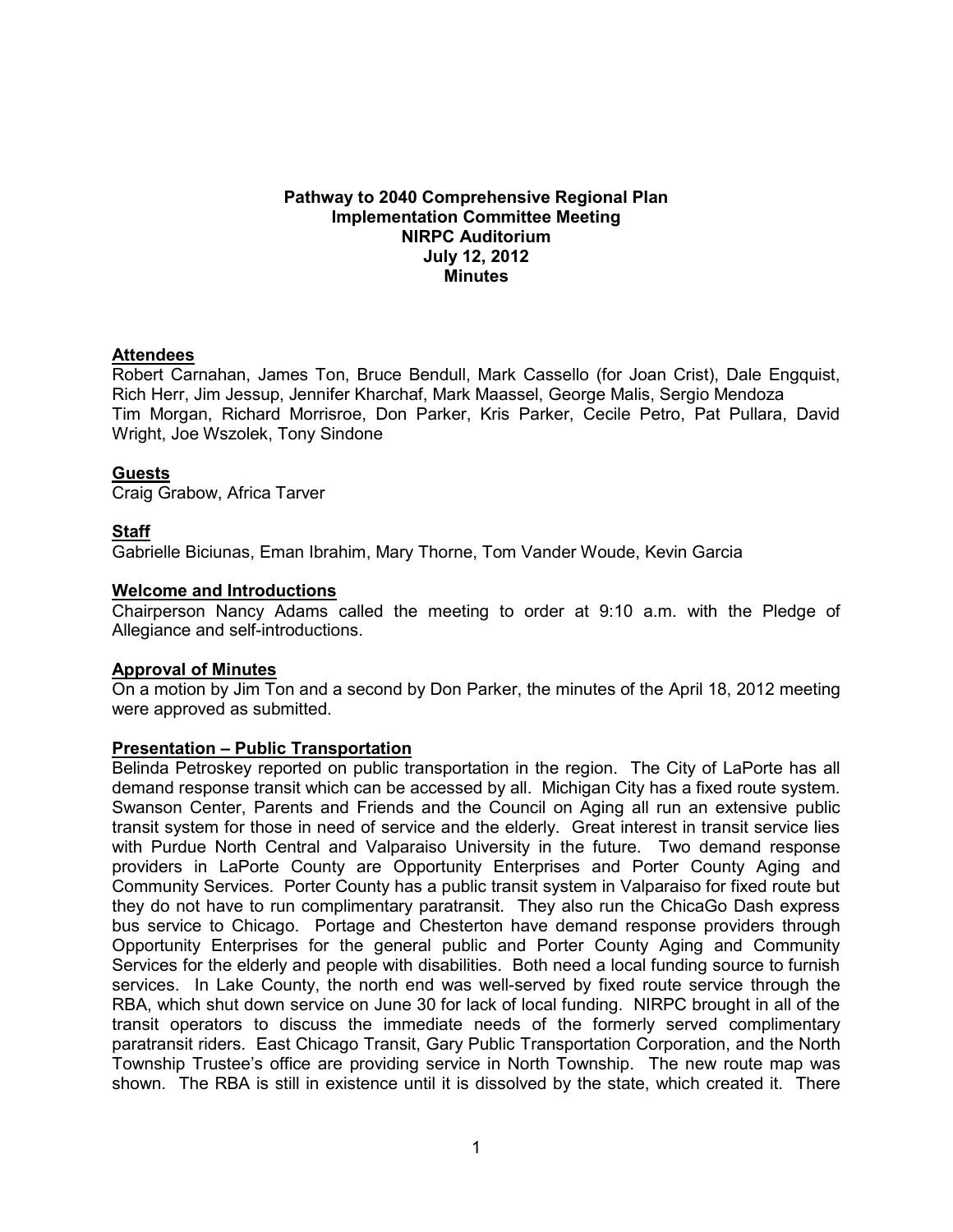were large increases in ridership in all agencies Discussion followed. Support for local funding resources is needed.

## **Implementation Matrix**

Eman Ibrahim discussed the final matrix which includes goals, objectives and strategies as outlined in the 2040 CRP. Terms were defined. Short term of 2-3 years, mid-term of 3-5 years and long term of 5-10 years. A timeline will be created. The matrix will be used to help with implementation of the 2040 Plan.

## **Urban Core Subcommittee Report**

Tom Vander Woude gave an update on the subcommittee. Tom Vander Woude presented the Urban Core Priority Report to support urban reinvestment, ensure environmental justice throughout the region, project natural resources and integrate transportation and land use. The urban core area is defined as Hammond, East Chicago, Gary and Michigan City and is characterized by such things as higher than average vacancy rates, population loss, concentrated low-income and minority populations, brownfields, traditional urban design and significant existing infrastructure. Of note is that while population in northwest Indiana in general has grown over the last thirty years, the urban core cities have shown a decline in population growth. Each community provided statistics and priorities. All desired reinvestment, redevelopment, mixed-use, transit-oriented development, and improving industrial truck routes.

## **Land Use Committee Report**

Eman Ibrahim said the committee met yesterday. Implementation projects will include Livable Centers Initiative and Creative Livable Centers. Communities will be encouraged to plan strategies to link land use and transportation. The Creative Livable Centers is a funding program designed to help identify livable centers which will utilize funding from STP, CMAQ, TE, etc. Transit oriented development projects will be of high priority. The committee is looking at other MPOs to see what they are doing in this capacity.

# **Current Initiatives –** Nancy Adams

- $\div$  The final CRP Brochure was available. It will be a good tool for the general public.
- CRP Outreach efforts were made to Chesterton and Dune Acres. The next effort will be made to Gary City Council on August 7 at 6 p.m. Pathway committee members were encouraged to attend and show support. More presentations need to be scheduled and committee members were encouraged to help get slots in municipal council meetings to discuss their five year plans. The list of municipalities needing to be contacted will be sent to the committee. Asterisks will be placed by those communities not represented here. Updated plans should be submitted to NIRPC for digitizing.
- CRP Video Grants. There is almost \$18,000 in local match; \$1250 from the Legacy Foundation and \$2400 from the Discovery Alliance to produce a CRP video as an outreach tool. We have an outreach effort to youth with Hubert Morgan at high school and middle school students about the CRP and the video will be a good educational tool.

#### **Schedule of Meetings – 2012**

The next meeting will be held on October 11 at 9:00 a.m. at NIRPC.

# **Other Business**